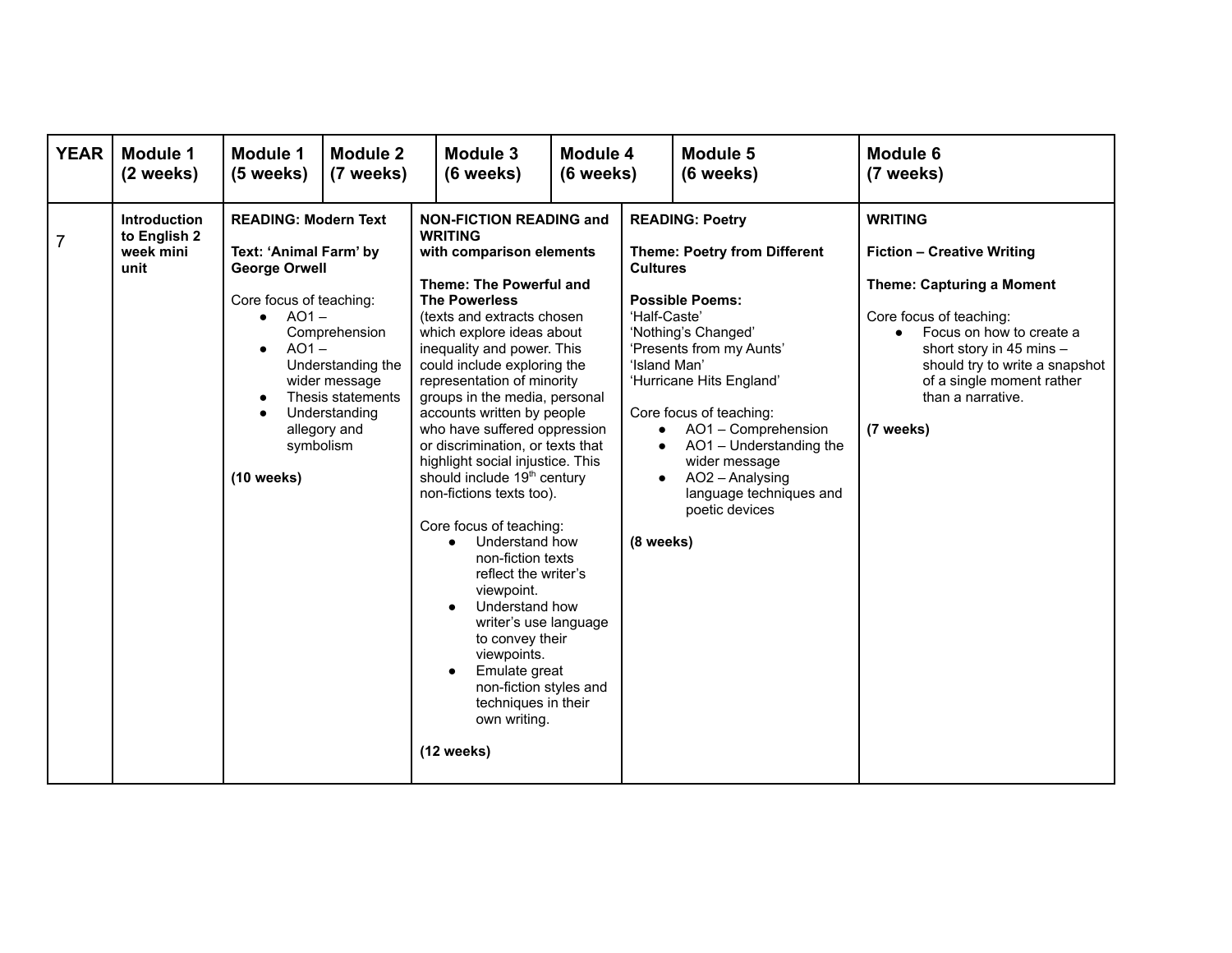| Year | Module 1 & 2                                                                                                                                                                                                                                                               | Module 2 & 3                                                                                                                                                                                                                                                                                                                       | Module 3 & 4                                                                                                                                                                                                                                                                   | Module 5 & 6                                                                                                                                                                                                                                                                                                                                                                                                                                                                                                                                              |
|------|----------------------------------------------------------------------------------------------------------------------------------------------------------------------------------------------------------------------------------------------------------------------------|------------------------------------------------------------------------------------------------------------------------------------------------------------------------------------------------------------------------------------------------------------------------------------------------------------------------------------|--------------------------------------------------------------------------------------------------------------------------------------------------------------------------------------------------------------------------------------------------------------------------------|-----------------------------------------------------------------------------------------------------------------------------------------------------------------------------------------------------------------------------------------------------------------------------------------------------------------------------------------------------------------------------------------------------------------------------------------------------------------------------------------------------------------------------------------------------------|
| 8    | <b>READING: Modern</b><br><b>Text</b><br>Text: 'In the Sea there<br>are Crocodiles' by<br><b>Fabio Geda</b><br>Core focus of teaching:<br>$AO1 -$<br>Comprehensio<br>n.<br>$AO1 -$<br>Understanding<br>the wider<br>message<br><b>Thesis</b><br>statements<br>$(12$ weeks) | <b>SPOKEN</b><br><b>LANGUAGE</b><br>Non-Fiction-<br><b>Speech</b><br>Theme: Find your<br><b>Voice</b><br>Using models of<br>great speeches, new<br>and old, to teach<br>rhetoric devices.<br>Students to develop<br>their ability to use<br>rhetoric and<br>culminate with<br>students writing their<br>own speeches.<br>(5 weeks) | <b>READING: Shakespeare</b><br>Text: 'The Merchant of<br>Venice' (edited)<br>Core focus of teaching:<br>$AO1 -$<br>$\bullet$<br>Comprehension<br>$AO1 -$<br>Understanding the<br>wider message<br>Thesis statements<br>$\bullet$<br>A02 - Language<br>analysis<br>$(10$ weeks) | <b>FICTION READING and WRITING</b><br>with comparison elements<br><b>Theme: Emulating the Greats</b><br>(using exemplars of great writing styles and<br>techniques. These could show interesting use of<br>perspectives, narrative voices, non-chronological<br>structures, flashbacks, extended metaphors, etc.<br>This should include 19 <sup>th</sup> century fictions texts<br>too.)<br>Core focus of teaching:<br>Analyse how writer's use techniques.<br>Emulate great non-fiction styles and<br>techniqueccs in their own writing.<br>$(12$ weeks) |